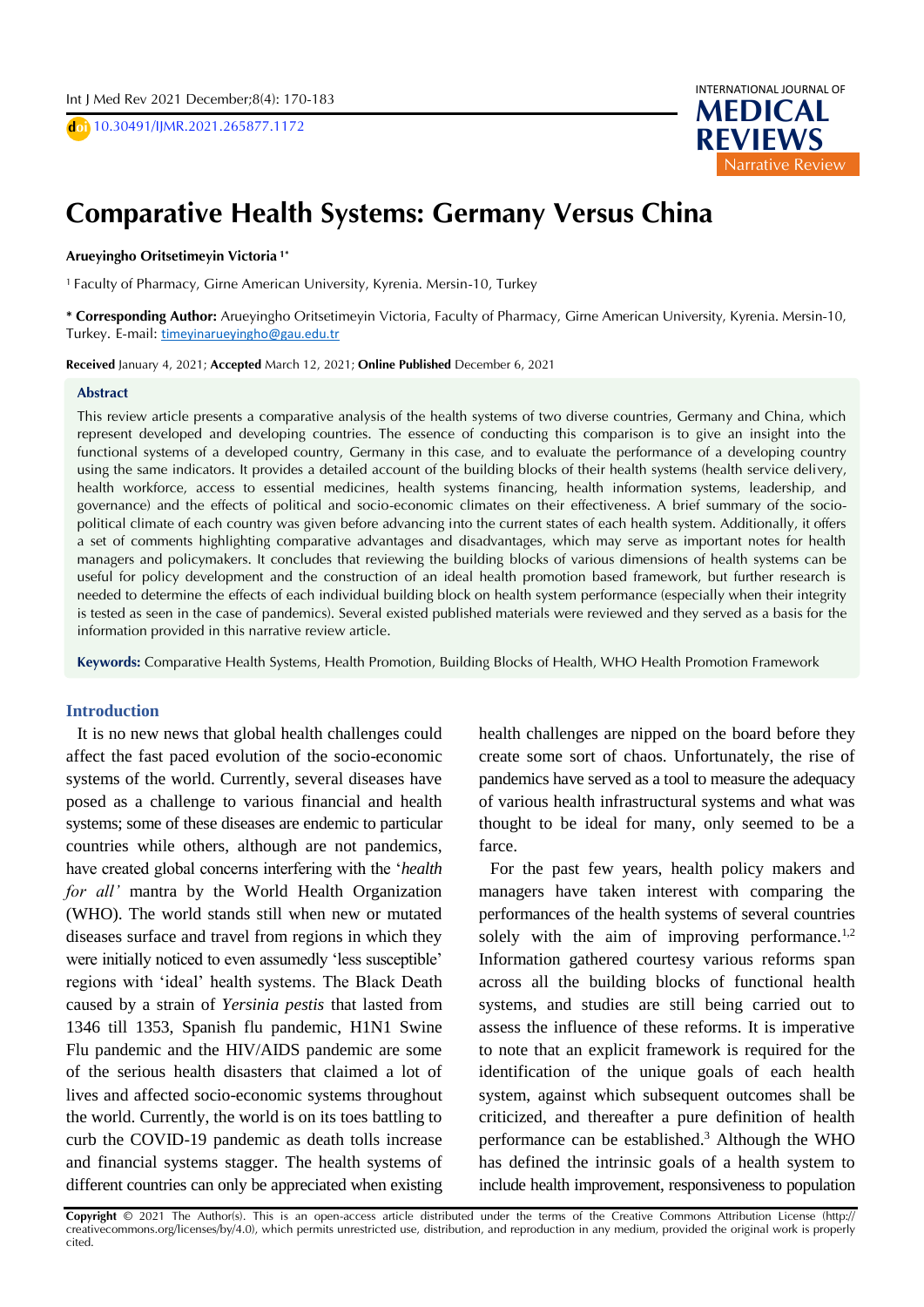health demands and reduction of financial losses due to ill health, it is difficult to compare the overall performance of the health systems of different countries based on these alone. There are other key performance indicators such as life expectancy<sup>4</sup> and quality, through which health systems can be evaluated. This review article touches the subject matter superficially by highlighting key observations within the building blocks of each health system.

Health systems are made up of building blocks which include health service delivery, health workforce, information systems, financial systems, governance and access to essential medicines. Inadequacy in either of these blocks could affect the overall performance and sustenance of the health care system. It is therefore imperative to note that the ideal health system of a specific country is dependent on the successful simultaneous contributions of each of the building blocks of that system.

Health systems differ in underdeveloped, developing and developed countries. The primary factor used to distinguish developed countries from developing countries is the Gross Domestic Product (GDP) per capita.<sup>5</sup> China is listed among the top 10 economies in the world contributing to 15.5% of global economy with a nominal GDP of \$14.14 trillion;<sup>6</sup> it is however not seen as a developed country but the largest developing country. This is because the extremely large population of China contributes to a lower per capita income which is below the accepted minimum threshold for a developed country. Another essential tool to measure the socio-economic status of a country is the Human Development Index. This is used to determine if a country is developed or not. Although some major cities in China boast of good infrastructure and high educational systems, this welfare is not evenly distributed. It has been discovered that a large part of the Chinese population lives in suburbs and all they can afford to spend per day is \$2.<sup>7</sup> Developed countries on the other hand provide a high quality of life for their citizens, have high per capita incomes and thriving economies; one of such developed countries is Germany. The health care system of Germany has also been known to thrive based on the fact that German citizens enjoy access to universal health care coverage. However, as at the  $11<sup>th</sup>$  of April 2020, 125.452 people were infected with the COVID-19 virus in Germany, while a more populated China had a total number of

82.052 cases. This pandemic therefore revealed to an extent, the efficiency of the health systems in either of these countries.

The major aims of this paper were to analyze and compare the existing building blocks of the health systems of China (a developing country) and Germany (a developed country) and to justify the efficiency of either system based on the existing information that would suit both societies.

### **Germany**

Germany, officially Federal Republic of Germany or Bundesrepublik Deutschland**,** is the seventh-largest European country located in the North-Central part of Europe with a variation in topography from North to South.<sup>8</sup> The population of Germany as of the  $11<sup>th</sup>$  of April 2020 was recorded to be 83.726.435 people and this contributes to 1.07% of the total world population.<sup>9</sup> The official language of Germany is German; however Sorbian, Frisian, Romani and Danish are also spoken. English is also one of the most important foreign languages taught in schools; hence approximately 50% of the German population can speak English.<sup>10</sup>

The current German political system was evolved in 1949 when West Germany was created from the amalgamation/consolidation of the zones occupied by the United States, Great Britain and France. In 1990, East Germany was merged with the West and they both were referred to as the Federal Republic of Germany.

Germany operates by a federal parliamentary republic and democratic system. This system is made up of strong political parties, state/local governments and an independent judicial system. $11$  The legislative power of Germany is bestowed on the parliament which is called Bundestag and the representative body of its 16 regional states, Bundesrat.

In Germany, powers are tri-partitioned into the Executive, Legislative and Judiciary. The Executive branch is composed of the Chancellor and ministers. The President of Germany occupies a ceremonial office with limited reserve powers; the president is referred to as the Head of State. The president is elected by the Federal Convention which consists of 1260 nominees by the Legislature and the Bundestag. The Head of Government on the other hand is known as the Chancellor**.** This office is equivalent to that of the British Prime Minister. The current President of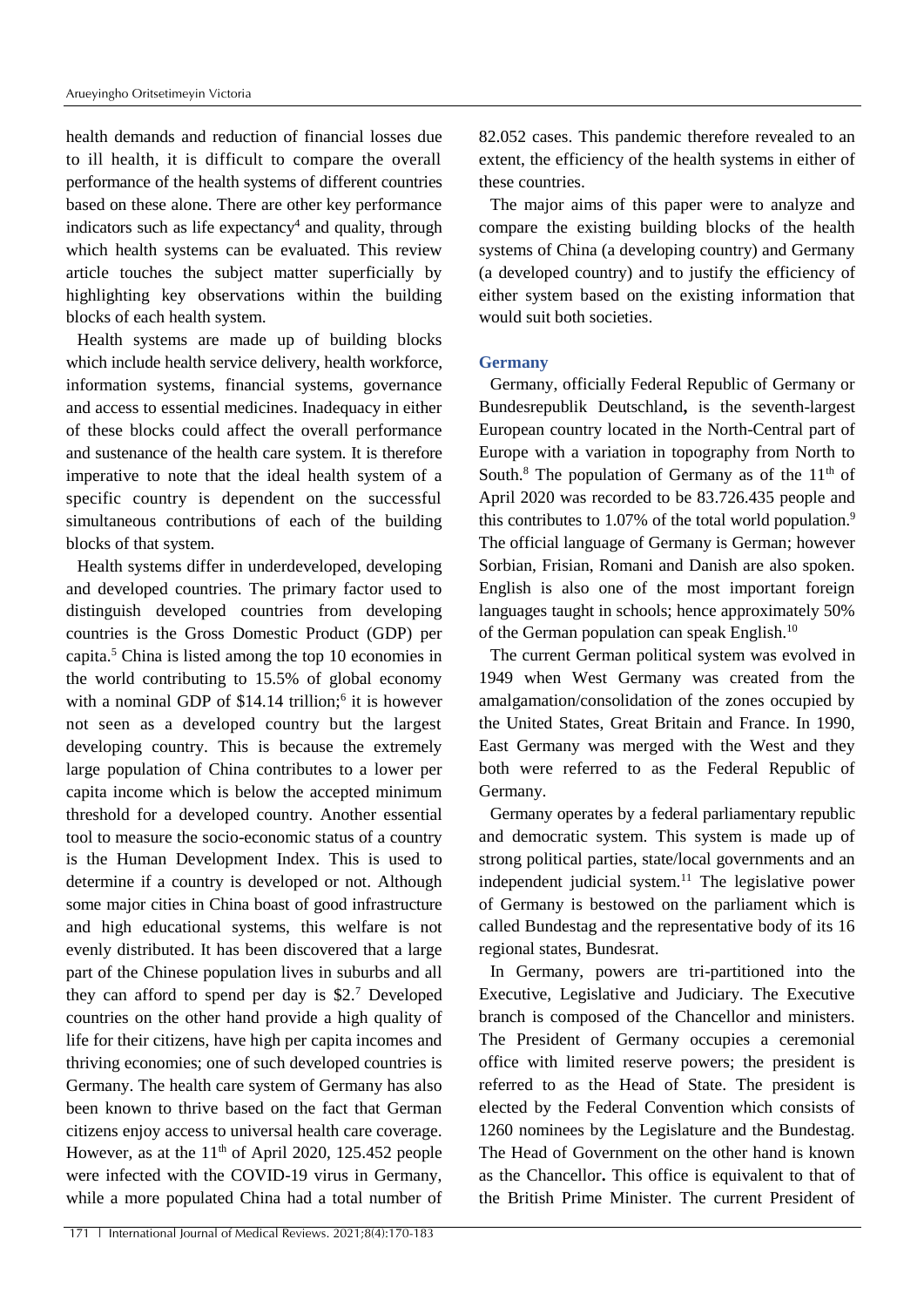Germany is Frank-Walter Steinmeier, while the Chancellor is Angela Merkel. The president has the power to propose a candidate to the Bundestag for the office of Chancellor, appoint/dismiss the Chancellor and even dissolve the Bundestag upon the request of the Chancellor.<sup>12</sup> However, it is the duty of the Chancellor to propose ministers for appointment, to determine government policies and be in charge of the armed forces. The legislative branch consists of the elected Bundestag and appointed Bundesrat, while the judicial branch is composed of the federal constitutional courts and state courts.

There are therefore five (5) permanent constitutional bodies of the Federal Republic of Germany which include the Bundesrat, Bundestag, Federal President, the Federal Government and the Federal Constitutional Court.<sup>13</sup> This method of government operates by the Basic Law for the Federal Republic of Germany.

This political system of governance has several advantages which include adequate power sharing, increased democracy, enhanced leadership opportunities, adequate representation, mutual checks and balances as well as diversity. Disadvantages may include lack of uniformity amongst states due to the autonomy of the federal states, complexities in operations which make it difficult for the general public to comprehend, increased time consumption in decision making and increased expenses.<sup>14</sup>

Although several political advancements and socioeconomic reforms have been made, it is interesting to note that principles that guide certain aspects of the German health care system, for example, national health insurance have not changed.<sup>15</sup> It has also been observed that healthcare in Germany exists due to the collaboration of conservative forces like the church and social welfare organizations, that have remained committed to ensuring that the integrity of the building blocks of their health system are not jeopardized.<sup>15</sup>

### **The German Health System**

The WHO has repeatedly placed importance on health promotion all over the world. Health promotion would be unimaginable without systems in place, systems that would encourage policy creation, coordination and implementation of health related activities. Resources, institutions and bodies make up health systems that aim to improve and promote health.<sup>16</sup> Information regarding health systems have been

revealed through different resources and initiatives, for example, through the European Observatory on Health Care systems that promotes evidence based policy making by analyzing European health systems, producing reliable evidence in response to the needs of policies and communicating evidence in ways that may be useful to policy makers.<sup>17</sup>

There are four basic health care models; these models include the Beveridge model, the Bismarck model, the National Health Insurance model and the out-of-pocket model. Germany operates by a multipayer health care system, which is composed of compulsory health insurance for people who earn less than a certain salary and insurance premiums.<sup>18</sup> Employers and employees pay the most for the sustenance of the healthcare system; they contribute to approximately 7.5% of their salary into the public health insurance pool. This way, the rich can help the poor and the healthy can help the ill. However, regardless of the healthcare model in use, the building blocks of a health system generally remain the same. The building blocks of a health system include health service delivery, health workforce, health information systems, access to essential medicines, health systems financing and leadership/governance.<sup>19</sup> The health system of Germany would be analyzed and described using the generally accepted building blocks of a healthcare system described by the WHO.

### **Health Service Delivery in Germany**

This is an aspect of healthcare systems where patients receive the treatment and supplies that they deserve, either with their personal finances, insurance or some type of aid. Corruption and mismanagement in the other building blocks of the health care system could directly or indirectly affect health service delivery negatively. According to the American Academy of Family Physicians (AAFP), the primary aim of an ideal healthcare delivery system should be to encourage optimal health outcomes by providing affordable, patient-oriented, quality care with an emphasis on service. Health care service delivery can be measured by reviewing several outcomes which would in turn encourage the improvement of patient care, improve patient staff ratio and reduce the per capita cost of healthcare. In a hospital setting, these outcomes include mortality, safety of care, readmissions, patient experience and effectiveness of care, timeliness and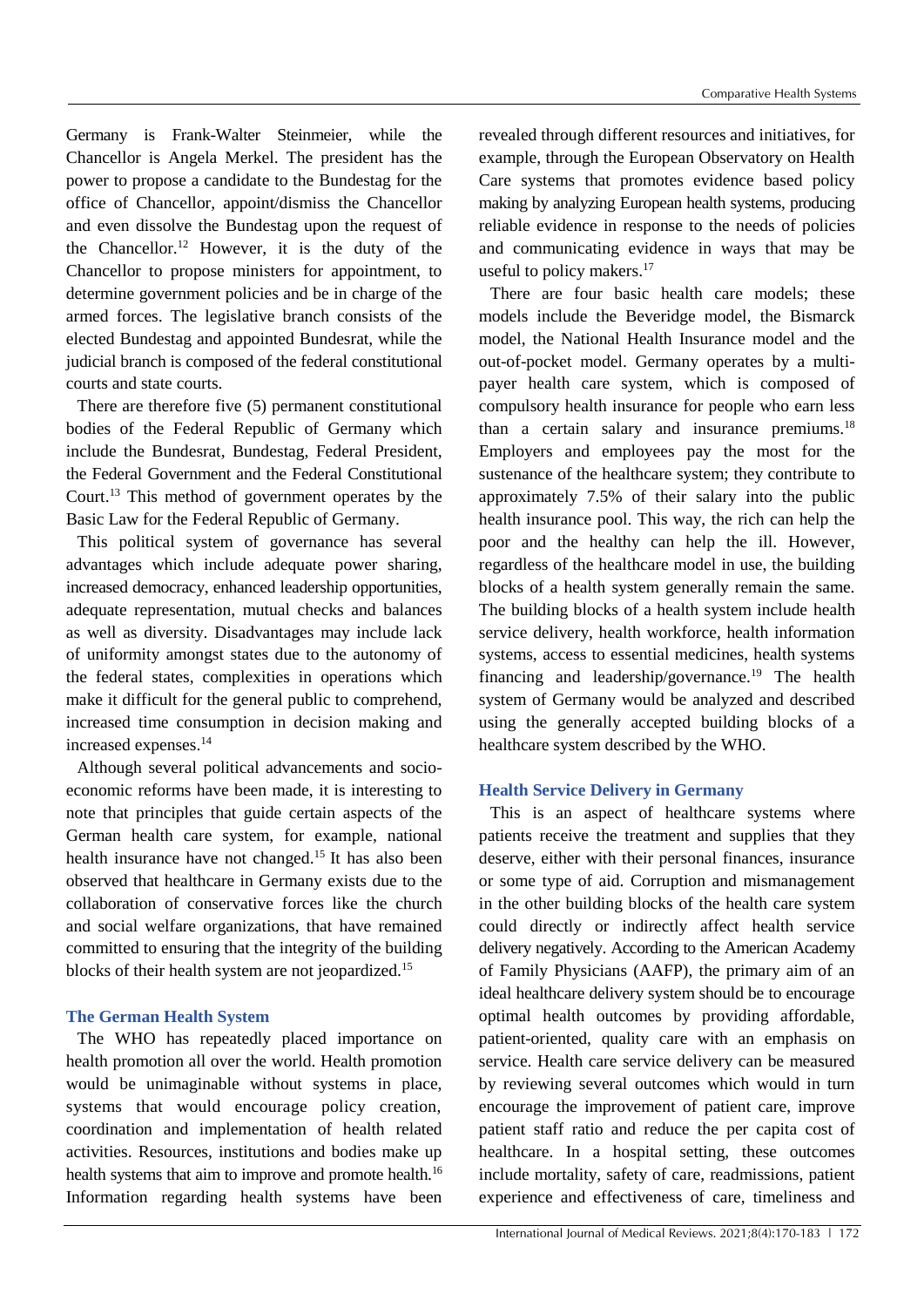efficient use of medical imaging. Generally, healthcare organizations are motivated by what is called the *Quadruple Aim;* these aims include<sup>20</sup>:

- Revelation of aspects in which interventions are necessary
- Identification of variations of care
- Provision of evidence on what type of interventions work
- Comparison of the efficacy of different types of treatments and procedures

Health care delivery systems in low and middle income countries are grossly affected by malnutrition, poverty and infectious diseases. Hospitals and other points of primary health care are usually located in urban areas which are unfortunately either far from rural areas or inaccessible due to poor road networks/ transportation.<sup>21</sup> This is however not the case for developed countries like Germany.

The universal health insurance system operated in Germany has contributed positively to its healthcare delivery system. There are several sources of information on health service delivery systems and they include facility reporting systems, health facility assessments and special studies. According to the Organization for Economic Co-operation and Development (OECD), there are about 70% more hospital beds in Germany when compared to other developed countries such as Japan and Korea. The availability of optimum advanced infrastructure has contributed to a high number of discharges from the hospital, about 255 per 1000 patients. Certain surgeries that can be carried out in the outpatient department are still predominantly performed in in-patient settings in Germany; these high hospitalization rates indicate some sort of overprovision of inpatient services.<sup>22</sup>

"*Life expectancy in Germany is close to the OECD average, but Germans drink and smoke more than people in many other countries, and obesity rates are increasing. While access to care in Germany is generally good, quality of care indicators show mixed results. Germany spends more on health care than most other countries and is better equipped with health workers and physical resources."*<sup>22</sup>

Amongst other OECD countries, Germany has one of the oldest populations. About 20.9% are currently above 65years and 5.6% are over 80 years. That is why although there were over 146,286 confirmed cases of corona virus on the  $20<sup>th</sup>$  of April 2020 in Germany, only 4676 deaths were recorded and the majority of these unfortunate casualties fell among the old population. The high capacity bed space of German hospitals made tackling the corona virus pandemic easier. Government initiatives even increased intensive care beds to over 40.000 (most of them with ventilators). However, the current strain on the health delivery system was the inadequacy of medical personnel as many of them began to fall sick and were over worked, even though the number of long term health care staff is relatively low when compared to other OECD countries.<sup>23</sup>

### **Health Workforce**

A stable workforce in the health sector would increase the ability of a country to meet its health goals; it is an added advantage if the available workforce is motivated, equipped, knowledgeable and properly skilled in handling situations and circumstances evident in their jurisdiction. A study conducted in Vietnam in 2016 concluded that different categories of a health workforce can contribute to improvements in health outcomes and that an increase in the investment of different categories of the health workforce can be an important strategy for improving health outcomes in Vietnam and other similar contexts.<sup>24</sup>

A country report on Germany revealed that 12% of total employment belonged to the healthcare workforce in 2011. In addition, between 2000 and 2011 over 1.3 million extra jobs were created in human health/social work. In 2010, there were an average number of 11.5 nurses and 3.7 practicing physicians per 1000 inhabitants.<sup>25</sup> This increased to 4.3 doctors per 1000 inhabitants and 12.9 nurses per 1000 inhabitants in 2018.<sup>26</sup>

#### **Health Information Systems**

According to the handbook of indicators and their management strategies prepared by the WHO, reliable information serves as the foundation of decision making across all the building blocks of a health system. The key functions of a health information system as highlighted by this handbook include: data generation, compilation, analysis and communication. Decision makers across all the building blocks of a health require diverse types of information, for example, health determinants, health inequalities, health outcomes, health outputs and inputs.

Generally, information regarding the health information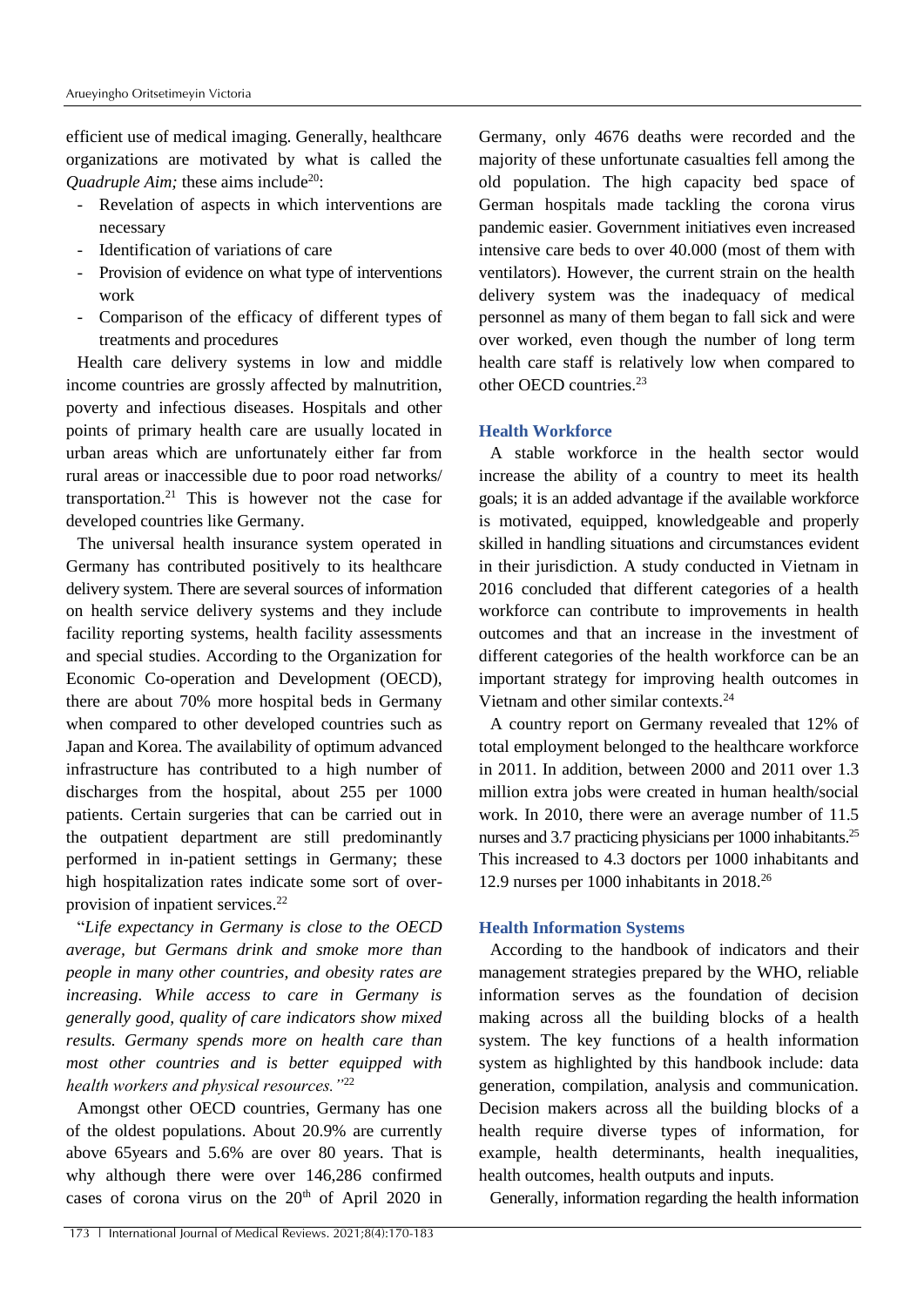systems of countries can be obtained from agencies responsible for generating, compiling and analyzing the data. While the ministry of health records the quality of data, a national statistics office would be held liable for producing these quality data. The OECD has statistical standards and guidelines that are used to assess the quality of data provided by these statistical offices. The *Statistisches Bundesamt* of Germany is responsible for analyzing statistical data related to health and providing relevant information to the general public. The credibility of the information provided depends on the Federal Statistics Law which emphasizes neutrality, objectivity, scientific independence and confidentiality of individual data. $27$  Health related information in Germany provided by the European commission is as a result of collaborative efforts from the OECD and the European Observatory on Health Systems and Policies.

Due to the accuracy of the health information systems available in Germany, a country health profile revealing important information was published in 2017. The health status, risk factors and overall health system performance of Germany were highlighted in this report. The report revealed that life expectancy in Germany had increased to 80.7 in 2015 although it was about two years below that of Italy and Spain and that cardiovascular diseases/cancer were the leading causes of death although Alzheimer's and other dementias had increased six-fold.<sup>28</sup>

Germany introduced two different approaches to increase digital health access, they included: the Electronic Health Card Network (EHCN) and the Patient Accessible Electronic Health Records (PAEHR). The EHCN would connect all public health stakeholders while the PAEHR would provide an avenue for private health insurers to become more involved in patient healthcare.<sup>29</sup> Amongst other technological advancements including the use of electronic health records, as of 2015 the Federal Cabinet passed a bill for the E-health Act which provided deadlines for implementing infrastructure and electronic applications and introduced incentives and sanctions if schedules were not adhered to. $30$ 

# **Access to Essential Medicines**

The WHO defines essential medicines as medicines that satisfy the priority health care needs of the population. Public health relevance, evidence on efficacy and safety, and comparative cost-effectiveness are the factors that define an essential medicine. Hence, if a drug is relatively unaffordable or does not satisfy the needs of the majority of the population of a country, it is not an essential medicine.

As of 2018, Germany had the highest expenditure on health as a share of its GDP in the European Union and the second highest in terms of health spending per capita. With the oldest health insurance system in the world, 99.9% of the German population is covered by health insurance. Germany is the biggest producer of pharmaceuticals in the EU., Due to recurrent expenses in maintaining this structure, there was a challenge in the pricing and general assessment of medicines. This led to the introduction of the Act on the Reform of the Market for Medicinal Products in 2011. The AMNOG created a new balance between innovation and the affordability of medicines, thus pharmaceutical entrepreneurs were no longer able to fix prices at their own discretion and there was a fair competition between individual manufacturers and the National Association of Statutory Health Insurance Funds. This affected the manufacturers of generic/inexpensive medicines and thereby contributed to shortage of medicines. Medicine shortage as defined by the European Medicines Agency occurs when supply of medicines cannot meet demand at a national level. According to the 2018 European Association of hospital pharmacists (EAHP), survey on medicine shortage, 100% of hospital pharmacists experienced problems with medicines shortage and 78% of hospital pharmacists agreed that medicine shortages in their hospitals had a negative impact on patient care.

German hospitals experienced shortages most commonly in antimicrobial agents (91%), anesthetic agents (69%), oncology medicines (57%) and preventive medicines. The impact of shortages is relevant for cancer patients because it is the second leading cause of death in Germany after cardiovascular diseases. In 2017, the German Society for Hematology and Medical Oncology published a report on the shortage of cancer medicines. The study reported a shortage of a number of generic cancer medicines and as a result, pharmacists were forced to find alternative solutions. There are several reasons why the shortage of essential medicines have been a problem including: supply and delivery bottle necks, manufacturing problems, low prices (low prices of essential medicines distribution and manufacturing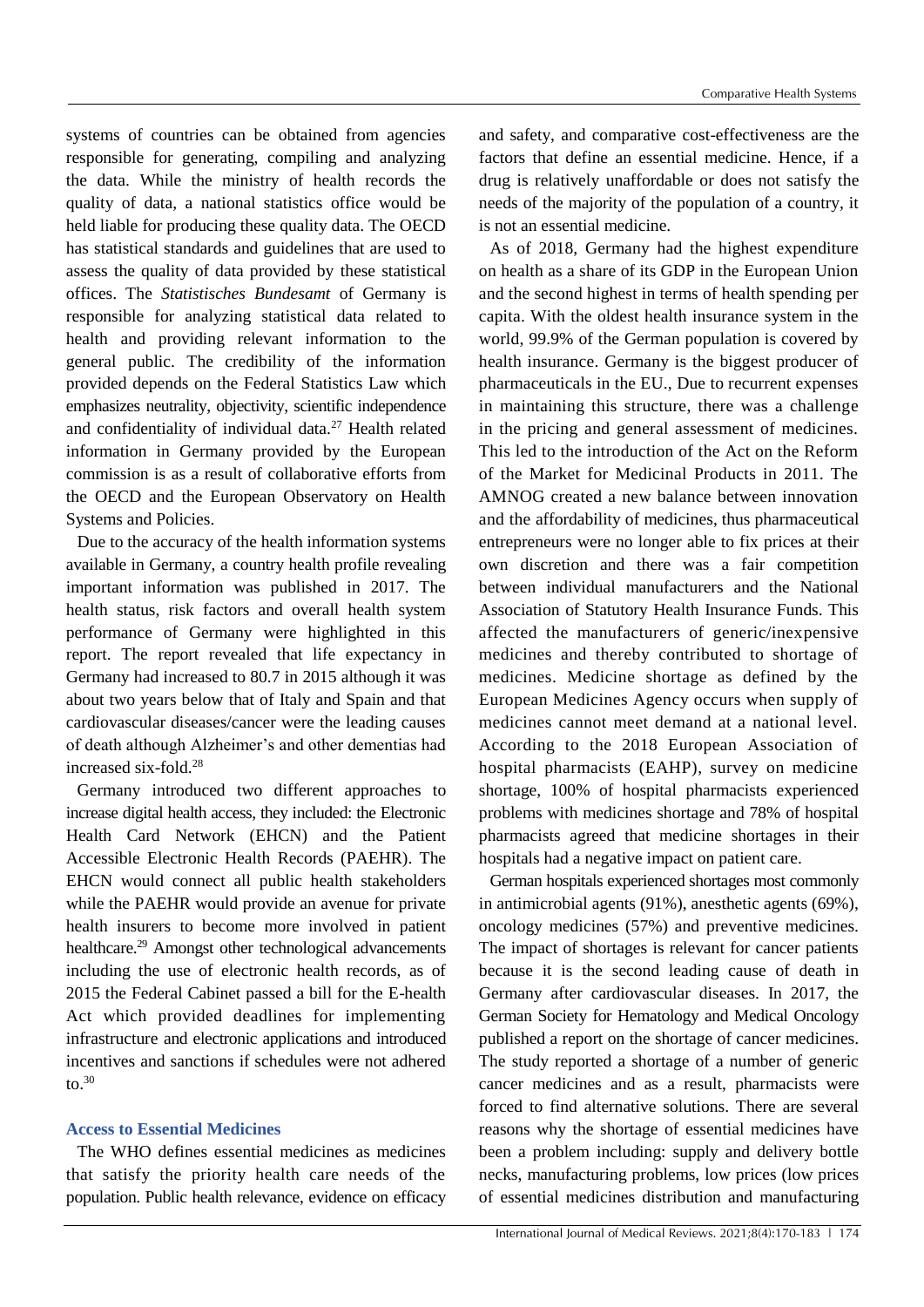unattractive to manufacturers), production outsourcing (pharmaceutical companies have relocated to other countries such as India and China due to lower costs of production) and demand fluctuations.<sup>31</sup>

In 2016 the Europeans Medicines Agency and Heads of Medicines Agency created a task force to provide strategic support and advice to tackle disruptions in supply of human and veterinary medicine. Hopefully, the issue related to the shortage of medicines would be rectified as time goes by.

### **Health Systems Financing**

The importance of funds in the management of health systems cannot be overemphasized; the funds are used in the payment of salaries, provision of essential medicines and overall health promotion. According to the Monitoring the Building Blocks of Health Systems, health financing is concerned with the mobilization, accumulation and allocation of money to cover the health needs of individuals in a health system.

Governments usually allocate resources and parts of the budget to the health sector. However, funds released to different departments in the health sector can differ significantly over time. One of the sources of information on health expenditure is the System of Health Accounts (SHA) developed by the OECD for its countries. Healthcare expenditure is usually analyzed based on the resources made available to healthcare providers, the healthcare functions that are being financed and the sources of financing. The healthcare system of Germany is financed by government schemes, compulsory schemes and saving accounts, and other financing agents. In the year 2017, compulsory schemes such as the health insurance system contributed to 78.1% of the financial source for the healthcare system while 12.5% was from household out-of-pocket payments.<sup>32</sup> The healthcare expenditure relative to GDP in the year 2017 for Germany was about 11.3%; amongst the EU member states, Germany was ranked with France and Sweden for having the highest healthcare expenditures. According to Eurostat, Sweden had the highest healthcare expenditure per inhabitant in the year 2017, while they spent 5206 Euros per inhabitant, Germany's expenditure per inhabitant was 4.459 Euros.

Due to the corona virus pandemic, emergency spending measures were put in place to counter the spread of the disease. There was an increase in the spending power of the ministry of health and finance. This was meant to help Germany double the number of intensive care beds that were available, purchase protective clothing masks, contribute to the development of a vaccine and promote public health campaigns.<sup>33</sup>

#### **Leadership/Governance**

The importance of optimum leadership cannot be overemphasized, simply because in lay man's terms – 'bad leadership is equivalent to poor results'; hence, the survival of a health care system is totally dependent on those who "are in charge". Leadership involves ensuring that strategic frame works are in place, policies and laws are properly implemented, regulations are obeyed and generally every member of the healthcare team is held accountable for their actions.

According to the WHO, there are two types of indicators used to measure the governance of health systems and although these indicators exist, there is no effective blueprint for effective health leadership and governance. These indicators are *rule based indicators*  that measure whether countries have adequate policies and strategies for health system governance and *outcome based indicators* that measure whether these policies are properly implemented. The health system governance of Germany would be analyzed using the WHO composite governance policy indices.<sup>34</sup>

#### **China**

The people's republic of China is the largest of all Asian countries located in the Eastern part of Asia; it is also the most populated country in the world with a total number of  $1.410.989.088$  people as at the 3<sup>rd</sup> of May 2020. China has a diverse linguistic landscape, and while there are over 297 living languages in China, standard Chinese/Mandarin remains the official language in mainland China. Other languages spoken include Cantonese, Gan, Hakka, Min, Shanghainese and Hunanese.

China is a communist country that is governed by a single political party in which very little democratic activity is permitted. China became a communist country in the year 1949 under the Leader, Mao Zedong. When this happened, the state took over factories and businesses on behalf of the people. Although China moved away from Mao's version of communism, the influence of the Communist Party of China remains today.<sup>35</sup> The Communist Party of China (CPC) is the only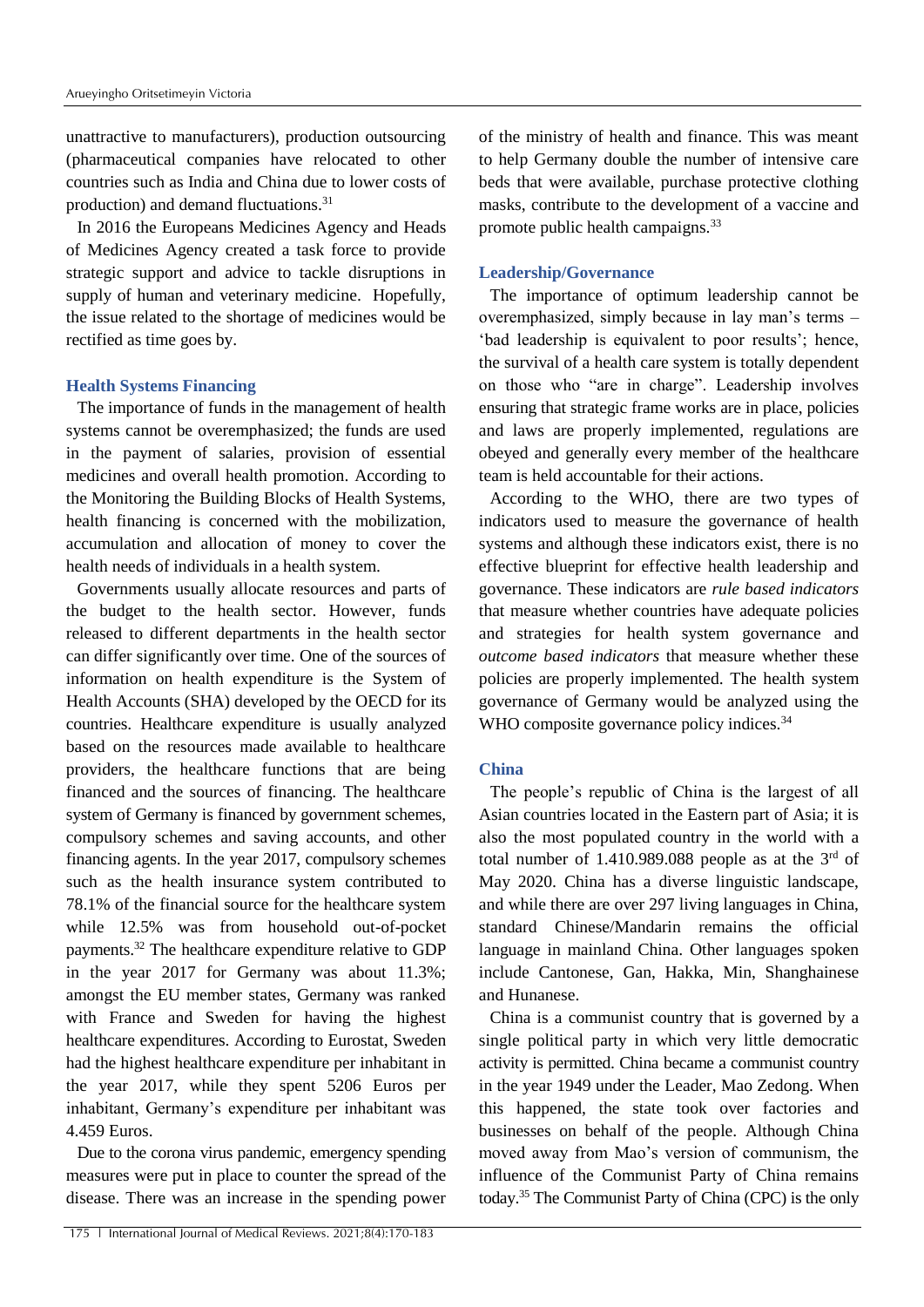party in power in China, while there are eight other political parties which participate in the management of state affairs under the control of the CPC.

The constitution is the fundamental law of China and there are major stipulations within the constitution in reference to the political system of China. Major political principles include:

1. The CPC is the only recognized political party in China

2. All rights belong to the people including the armed forces of the People's Republic of China

3. Socialism which is an economic system based on public ownership would be led by the working class

4. The rule of law is used to govern the country

The constitution also encourages equality amongst citizens, the right to vote, freedom of speech and thought, freedom of religious belief, the right to criticize and make suggestions, the right to work and compensation as well as the right to education and welfare.<sup>36</sup> The Chinese executive is supervised by the state council which is the supreme administrative body of the Chinese government. The president is the head of state and also the general secretary of the communist party, while the prime minister directs government action; he/she is usually assisted by four (4) deputy prime ministers. The legislature on the other hand is known as the body of supreme power of the government and it is composed of the National People's Congress.<sup>37</sup>

Public health initiatives have been an important part of the ideologies of the Chinese Communist Party since the Chinese revolution. It has been proven that poverty induced by political reforms has exacerbated the poor health of the Chinese population, specifically indigenes living in rural areas.<sup>38</sup> As a matter of a fact, during Mao's era, health promotion was conducted simultaneously with political campaigns; hence it was used as a major means to influence the masses. $39$ Overtime it was observed that the Chinese health system was more reactive than proactive, and politics has played a huge role in precipitating these events because of the relentless focus on GDP growth compared to human lives.

### **The Health System of China**

As previously mentioned, there are four (4) models of a health care system and China's health care model does not totally fit into a single model. Health care expenditures come from out-of-pocket payments,

government subsidies and insurance run by the state. About 95% of the entire population is covered by staterun insurance; however, patients still pay for a large number of medical expenses from their own pockets because there is a limit to their insurance coverage. The economic reformation played a huge role in the management of the healthcare system in China. Unlike during the Maoist era where the people's republic was responsible for running all hospitals and healthcare was paid by the government, current reforms encouraged charging patients for essential services as the government reduced its spending on hospitals. Although a large population of the country is covered by state-run insurance, they do not all enjoy equal benefits. Rich individuals living in urban regions pay higher premiums and therefore enjoy more benefits when compared to their poorer counterparts who have limited coverage. In 2006, there was a pledge to improve the entire healthcare system in China and this led to a reduction in out-ofpocket expenditure from 60% in 2001 to 29% in 2016.<sup>40</sup> In a similar way to Germany, the health care system of China would be analyzed using the six building blocks of an ideal health system.

### **Health Service Delivery**

China spent over 5.6% of its GDP in the year 2014 on healthcare, of which 30% came from the central and local governments and 38% from public and private health insurance. There were three types of publicly financed health insurance:

- 1. Urban employment basic health insurance
- 2. Urban resident basic health insurance

3. Insurance for rural residents called the 'new cooperative medical scheme' that was launched in 2003

Insurance financed by the public covers primary health care, specialist care, the emergency department, prescription drugs and traditional medicine. A few dental and optometry services are covered, but most operations are covered by out-of-pocket payments. Certain services such as immunization are included in a separate public health package, every resident would benefit from this without copayments or deductibles. Individuals who are unable to pay insurance premiums and make out-of-pocket payments have a safety net. This is usually a medical financial assistance program funded by social donations and the local government. $41$ 

According to a review on the health service delivery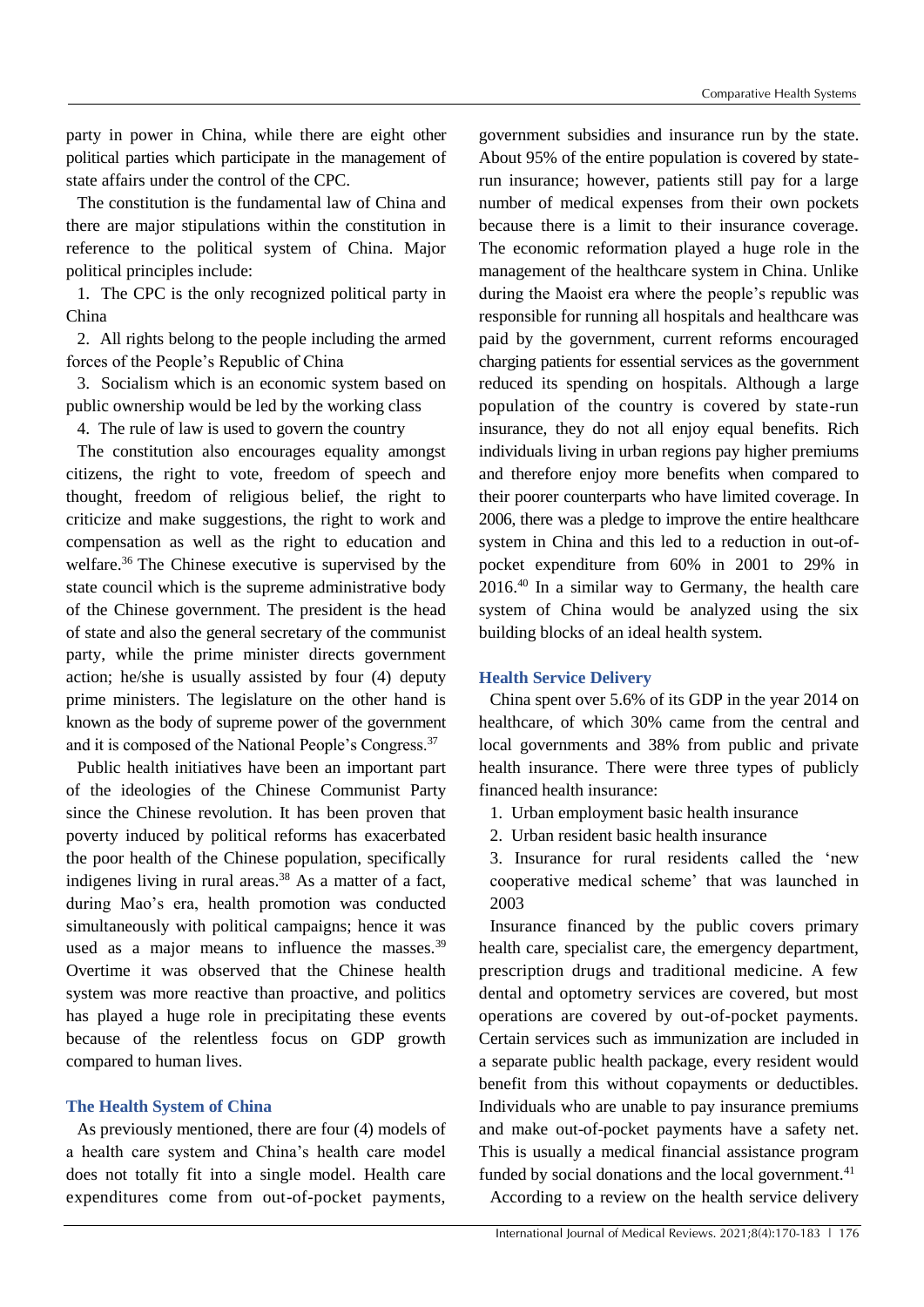systems in China, there has been an improvement in the quality of healthcare over time, but this has been restricted to urban areas. Primary care is delivered majorly through village doctors who work in rural clinics, as at 2014, there were over 1.06 million village doctors and health workers and they offered cheaper services.<sup>42</sup> A study of 46 counties and 781 village doctors in China conducted in 2001 revealed that 70% of the 'doctors' did not possess more than secondary school education and had received an average of 20 months of medical training.<sup>43</sup>

Overcrowding remains a problem for China's ailing healthcare system, with about 10.000 people per day in the outpatient clinic of a typical hospital in Beijing. As explained in the Future Health Index 2018 by Philips, the low number of skilled healthcare professionals when compared to the size of the population is one of the main reasons why access to healthcare in China lags behind most of the other 15 analyzed countries. The analyzed countries include Australia, Brazil, France, Germany, South Africa, India, Japan, Netherlands, Poland, Romania, Saudi Arabia, Russia, Singapore and the United States of America. The concern for the healthcare system in China cannot be overlooked as the government has worked incessantly to make improvements. In the year 2018, the number of beds in the hospitals in China increased to approximately 6.52 million beds compared to 6.12 million beds observed in the previous year. The corona virus pandemic took a negative toll in China and caused thousands of deaths, the health system was challenged and its inadequacies exposed. Due to inadequate bed space and the rising number of infected individuals, the government of China rapidly built a 1000 bed space in the city of Wuhan within 10 days.<sup>44</sup>

#### **Health Workforce**

According to the OECD, China has 2.0 practicing doctors per 1000 inhabitants compared to 3.7 practicing physicians per 1000 inhabitants for Germany and 2.7 nurses per 1000 inhabitants. A report in 2005 revealed that China had more physicians than nurses and that 67.2% of them were only educated up to secondary school level. This definitely reflects the quality of physicians present in their healthcare systems.<sup>45</sup> The importance of having a stable health work force cannot be overemphasized. Health care team members include physicians, nurses, pharmacists, dentists, therapists and

rehabilitation specialists, and it is important that their ratio to number of patients is optimum so as to ensure great results. An article written by Shawn Yuan for Aljazeera highlighted how the corona virus outbreak in Wuhan revealed the inadequacies of the Chinese health care system. Not only were they short of emergency medical supplies, but there were also inadequate trained general practitioners who would have been responsible for managing patients.

### **Access to Essential Medicines**

Essential medicines are medicines that satisfy the health care needs of the majority of the population of a particular region, which must be affordable and generally safe. Health care expenses in China were increasing dramatically as a result of excessive unnecessary drug prescriptions from health care facilities. Excessive drug prescriptions were common in the rural parts of China. This provoked the Chinese government to invigorate the National Essential Medicines Policy. A healthcare reform was therefore launched in April 2009 to tackle the problem of access to essential medicines and an improvement at grass root level was observed, as outpatient and inpatient expenses were reduced, this involved the introduction of the zero-mark up policy.<sup>46</sup> Another study conducted in China with a focus on Shandong and Gansu provinces revealed that manufacturers, retail and hospital pharmacies paid little attention to China's 2004 National Essential Medicines List (NEML) in their decisions to manufacture, purchase and stock essential medicines and also essential medicines were not frequently prescribed. $47$  In 2018, China enhanced NEML 2012 by implementing the latest NEML. Some of the medicines of the list were not recommended by the WHO but it provided a comprehensive coverage of diseases. Regardless of the setbacks and challenges that the Chinese government may be facing, they are working incessantly to regulate drug prices and improve overall access to essential medicines.

#### **Health Systems Financing**

For a health care system to run optimally, adequate funds have to be available for the implementation of policies, reforms and activities that would otherwise propel the system in a forward direction. As at 2016, China had spent 871 billion dollars since the 2009 health reformation to improve its health care system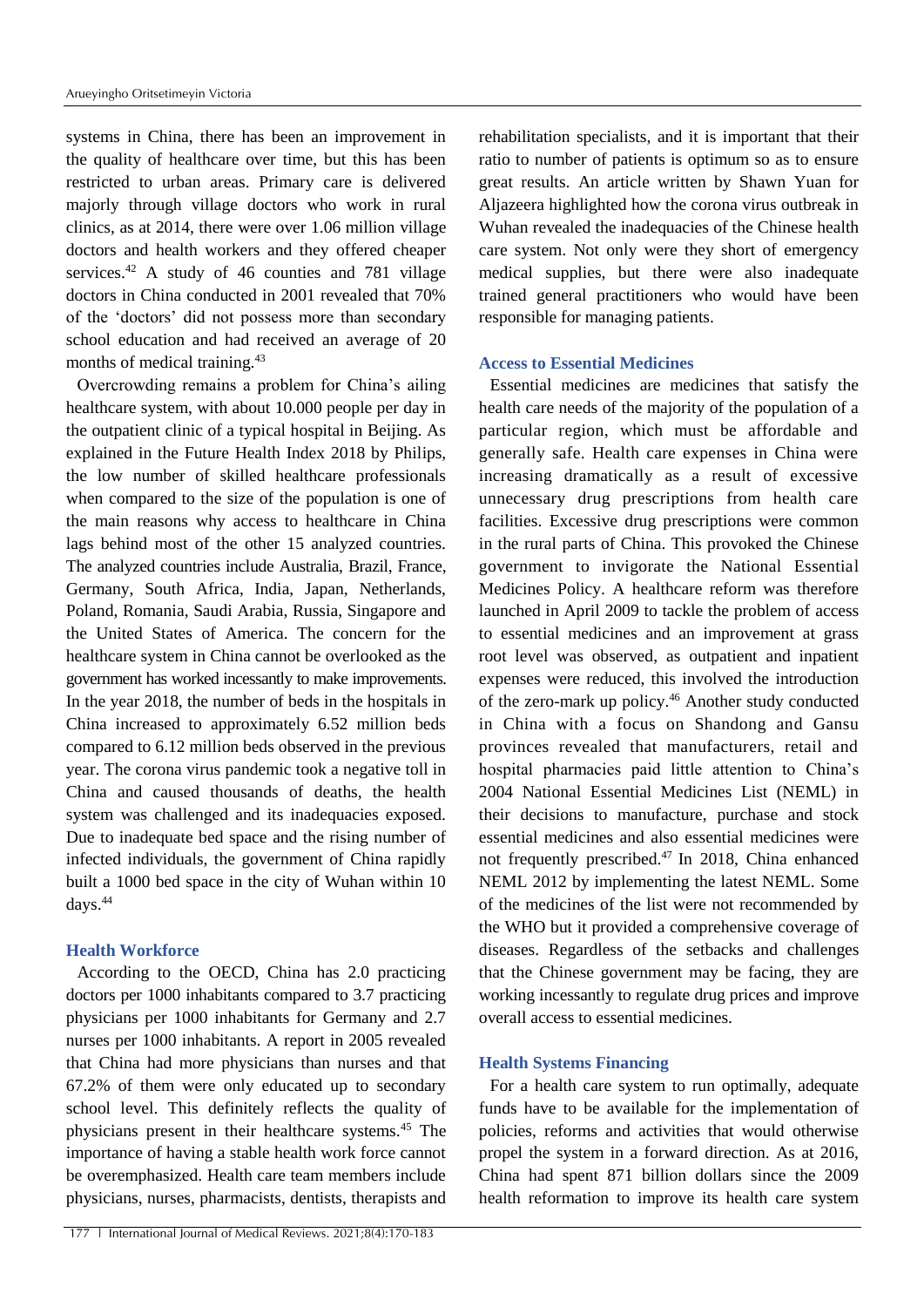and had recorded an annual growth rate of 20% in medical input. Spending was driven by the rapidly increasing incomes of consumers and government health reforms. Health care expenditure by the government increased from 458.66 billion yuan in the year 2000 to about 5.9 trillion yuan in the year 2018. There were many reasons behind this growth and although the private per capita health expenditure of Chinese households were increasing, the majority of them were covered by basic insurance and there was a drastic drop in out-of-pocket payments.

The healthcare market of China is seen as one of the most attractive in the world for foreign investors and in 2013 it surpassed Japan to become the world's second largest healthcare market. It was estimated that by 2020, China's healthcare spending will account for 6.5- 7% of its total GDP which is about \$1 trillion and by 2030 the healthcare market would be valued at around \$2 trillion.

## **Health Information Systems**

A system designed to manage healthcare data is referred to as a health information system. There are different types of health information systems; including, electronic health recording systems, patient portals, remote patient monitoring systems, clinical decision support systems, and practice management software's etc.<sup>48</sup> The health sector is vast and there are different information systems for each department. The development of hospital information systems has been slow and have faced unbalanced primarily poor standardization and lack of developed software.

Since the late 1980's China has been undergoing several health reforms, however, it was not up until the 1990's that health information technology began to be developed. Health information technology is still at its infancy in China. After the SARS outbreak in 2003, a project on the construction of National Public Health Information Systems was drafted by the Ministry of Health and steps were made towards the development of public health information systems in China. The creation and implementation of health information network systems in China, is primarily the duty of the Shenzhen Regional Health Information Network which is a government initiative created by the Ministry of Health.<sup>49</sup> Currently, the majority of the hospital information systems are Hospital Management Information Systems and they are unable to share medical images diagnostic

information due to the different standards and formats adopted by different manufacturers. China has a goal to complete the construction of a nationwide Health Information System (HIS) by the end of 2020 by integrating Population Health Information Platforms (PHIP). A study revealed that the developed PHIP's have strong capacities for health information exchange and that to maximize the use of these developed systems, the Chinese government should clarify the roles of the PHIP's at different levels, provide incentives for nonpublic institutions to participate in Electronic Medical Records adoption and define a monitoring policy to ensure full adherence to construction guidelines.<sup>50</sup>

### **Leadership and Governance**

According to the WHO, leadership and governance also known as stewardship, involves ensuring that strategic policy frameworks exist and are combined with incentives, appropriate regulations, effective oversight, attention to system design and accountability.<sup>51</sup> The success of every building block of the health system is strongly dependent on the leadership skills of the managers in charge. There are different departments of health in the people's republic of China of which the National Health Commission of the People's Republic of China is one of them. They are responsible for the drafting of laws and regulations for national health policies, coordinating and deepening the reforms of medical and health system, organizing and coordinating the formulation and the implementation of policies and plans useful for disease prevention and control.

While it is the responsibility of the government to oversee the functions of health systems in a country, it does not mean that all leadership functions have to be carried out by the central ministries of health. However, all approaches to leadership and governance must clearly be contingent on national circumstances. The WHO helps governments to develop health sector policies and frameworks, support greater accountability by monitoring health system performance, generate and interpret intelligence and research on policy options and build coalitions across ministries.<sup>52</sup> There are several indicators used to assay the performance of health governance in a particular country. They include the existence of up to date national health strategies, updates national medicines policy, the existence of policies on the procurement of medicines, the existence of strategic plans against tuberculosis, malaria and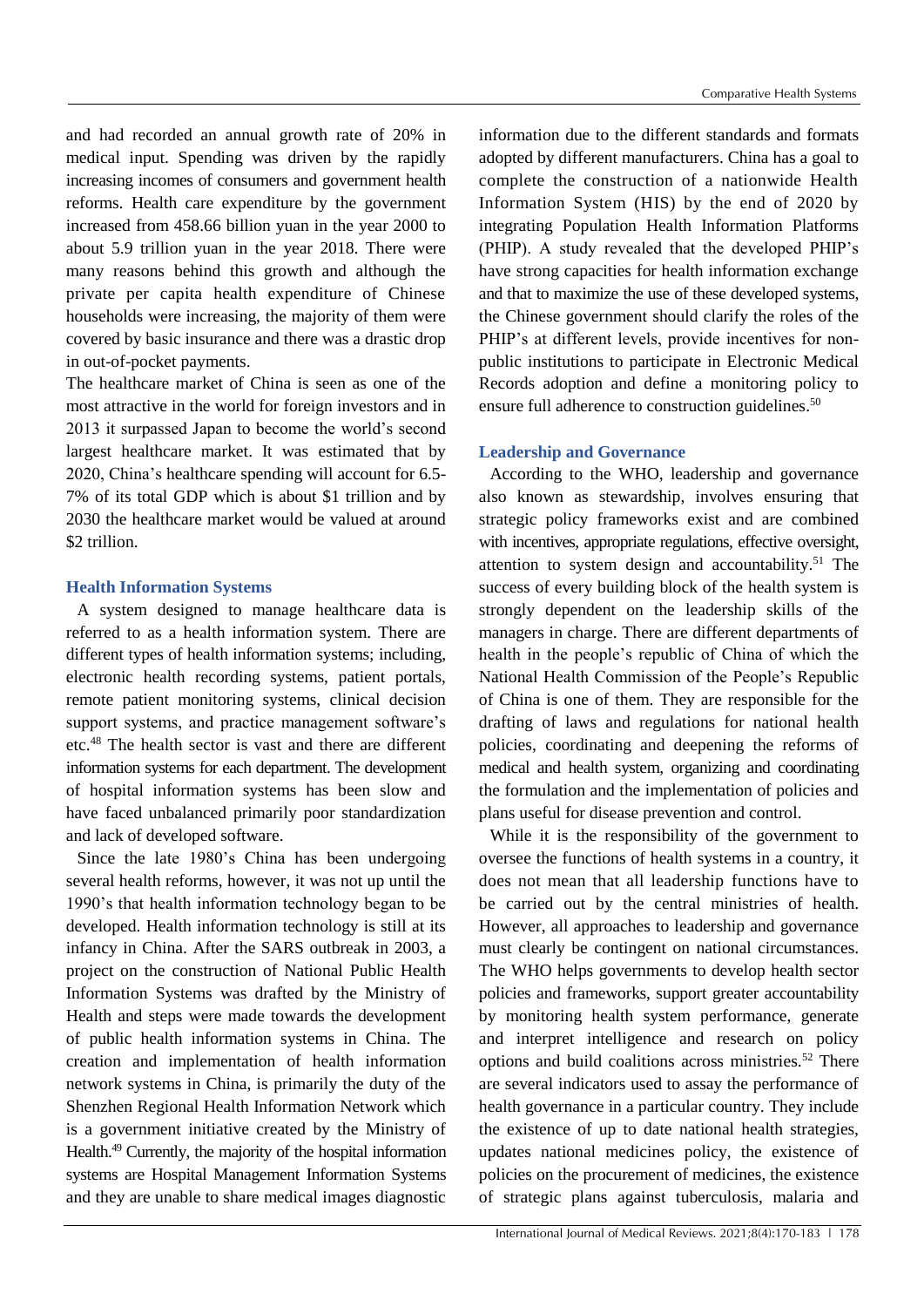HIV/AIDS, maternal, children and family health policies, the existence of key health sector documents and an ideal method for obtaining data.

In 2016, there was a country cooperative strategy between the WHO and the People's Republic of China. The strategic priorities of this collaboration are to strengthen health systems towards universal health coverage, reduce mortality and morbidity from major diseases, strengthen regulatory capacities, and to promote healthy cities movement in order to address the impact of climate change on health and to enhance China's contribution to global health. In line with this, a strategic agenda for China-WHO cooperation was developed with the overall aim of reducing health inequities.<sup>53</sup> The WHO intends to deliver on the six country cooperative strategic priorities through several support mechanisms such as policy shaping, communications, leadership, technical assistance and partnership. Hence, an up to date national health strategy exists in China.

The China of today looks nothing like the China that existed half a century ago. People are living longer and healthier lives than they were fifty years ago. Mass urbanization, economic reforms and health governance have affected the ageing population positively, thereby reducing the prevalence of communicable diseases. In line with other indicators for health governance, China has an updated National Essential Medicines Policy which was introduced in the new round of health system reforms. There have also been challenges in implementing strategies for critical public health issues, therefore issues such as drug resistance to tuberculosis and viral hepatitis, and access to HIV treatment still persist.

Health reform is ongoing but providing better quality of and access to health services for 1.4 billion people remains an enormously complicated task.<sup>53</sup> In 1979, the government introduced the one-child policy which was later modified to encourage parents to have second children if the first were female, it remained this way up until October 2015 when the government changed its rules to encourage two children. The government claimed to have prevented 400 million births. There might be problems associated with productivity as the working population declined by 890.000 in 2019, the Chinese bureau of statistics has stated that the rate of child birth has fallen to its lowest level since 1949.<sup>54</sup> There is an argument however on whether or not these family planning policies were necessary, regardless of this; the interest of the government in health reforms cannot be ignored.

**Table 1.** A Comparison between the Health Systems of Germany and China

|                                | <b>GERMANY</b>                                                                                                                                                                                 | <b>CHINA</b>                                                                                                                                                                        | <b>Comment</b>                                                                                                                                                                                                                                                                                                                                                                                                |
|--------------------------------|------------------------------------------------------------------------------------------------------------------------------------------------------------------------------------------------|-------------------------------------------------------------------------------------------------------------------------------------------------------------------------------------|---------------------------------------------------------------------------------------------------------------------------------------------------------------------------------------------------------------------------------------------------------------------------------------------------------------------------------------------------------------------------------------------------------------|
| <b>Health Service Delivery</b> | 1. Germany spends 11.3%<br>of its GDP on healthcare.                                                                                                                                           | China spends 5.6% of its<br>1.<br>GDP on healthcare                                                                                                                                 | Germany spends more on<br>healthcare and operates by a<br>universal health insurance system                                                                                                                                                                                                                                                                                                                   |
|                                | 2. Germany operates by a<br>universal health insurance<br>system that benefits both<br>the poor and the rich.                                                                                  | The health insurance<br>2.<br>system does not benefit the<br>rich and the poor equally<br>and there are a lot of out-<br>of-pocket payments.                                        | that encourages equality, this is<br>more beneficial than China that<br>contributes less of its GDP to<br>healthcare and has issues with<br>out-of-pocket payments.                                                                                                                                                                                                                                           |
|                                | The ratio of skilled health<br>3.<br>care professionals to<br>inhabitants is encouraging.<br>There are about 70%<br>4.<br>more hospital beds in<br>Germany when compared<br>to other developed | The ratio of skilled health<br>3.<br>care professionals to<br>patients is very poor. There<br>are a lot of unskilled<br>workers with a maximum<br>of secondary school<br>education. | The large number of academically<br>trained high skilled healthcare<br>professionals gives Germany an<br>edge when compared to China<br>that has a large number of village<br>doctors.                                                                                                                                                                                                                        |
|                                | countries such as Japan<br>and Korea. The ratio of<br>beds to inhabitants as at<br>2017 was 8:1000.                                                                                            | There were 4.34 beds per<br>4.<br>1000 people in China as at<br>2017.                                                                                                               | When comparing the bed spaces<br>per inhabitants between the two<br>countries, Germany possesses<br>twice the number of bed spaces<br>than China. This inadequacy was<br>revealed during the corona virus<br>pandemic, as China was forced<br>to build a 1000 bed capacity<br>space in Wuhan within 10 days<br>while Germany increased its bed<br>capacity to 40,000 in addition to<br>providing ventilators. |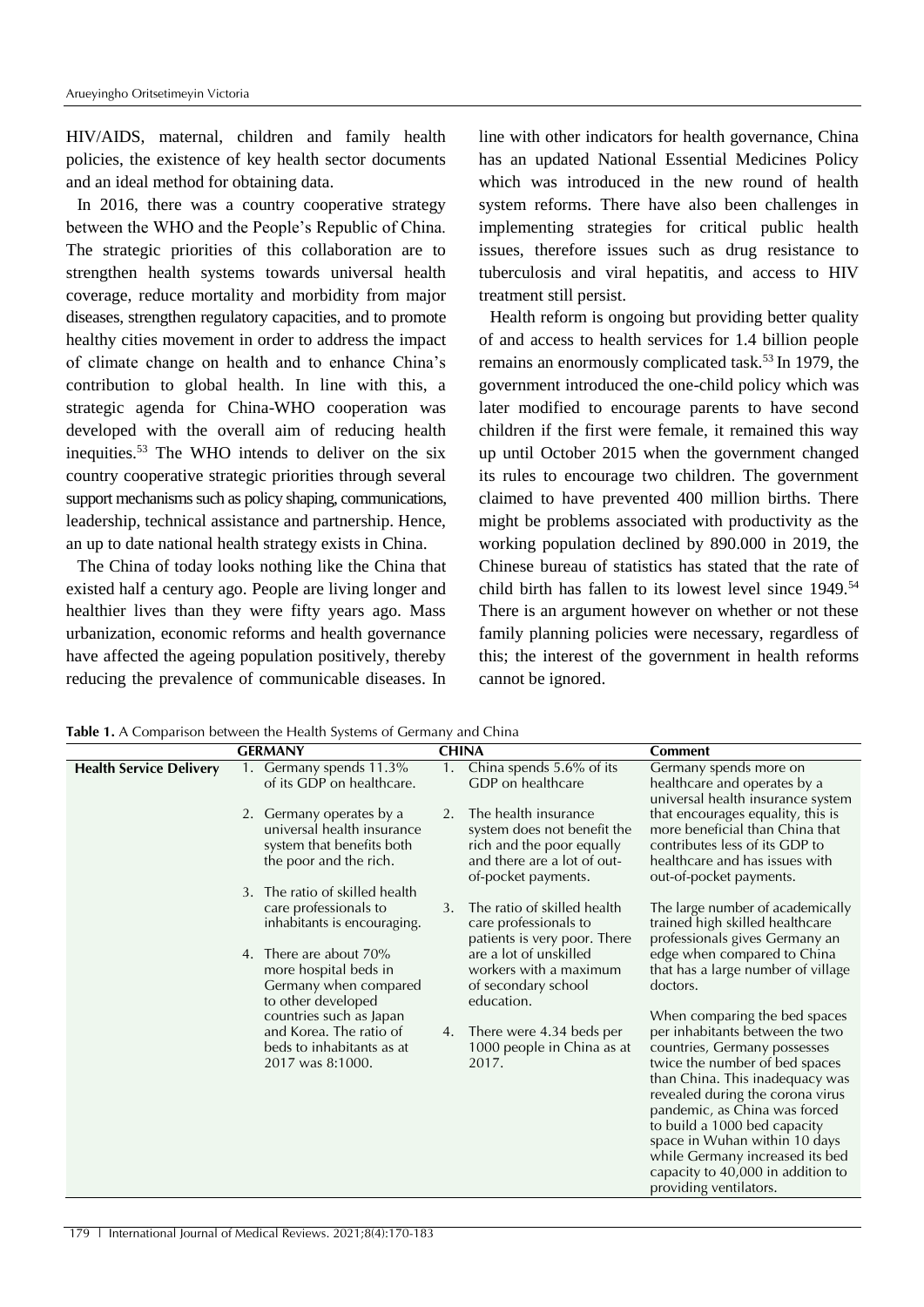| <b>Health Workforce</b>                        | 1. China has 4.3 practicing<br>physicians per 1,000<br>inhabitants.<br>2. 12% of total employment                                                                                                           | 1. China has 2.0 practicing<br>doctors per 1,000<br>inhabitants.<br>2. There are more physicians                                                                                                                      | The high ratio of academically<br>physicians to inhabitants in<br>Germany makes their healthcare<br>system more reliable than that of<br>China.                                                                                                                                                                                                                                                                                                          |
|------------------------------------------------|-------------------------------------------------------------------------------------------------------------------------------------------------------------------------------------------------------------|-----------------------------------------------------------------------------------------------------------------------------------------------------------------------------------------------------------------------|----------------------------------------------------------------------------------------------------------------------------------------------------------------------------------------------------------------------------------------------------------------------------------------------------------------------------------------------------------------------------------------------------------------------------------------------------------|
|                                                | belonged to the healthcare<br>workforce in the year 2011<br>and this has increased over<br>time.                                                                                                            | than nurses in China and<br>67.2% of them were only<br>trained up to secondary<br>school level.                                                                                                                       |                                                                                                                                                                                                                                                                                                                                                                                                                                                          |
|                                                | 3. Most physicians in<br>Germany are trained at<br>college level.                                                                                                                                           |                                                                                                                                                                                                                       |                                                                                                                                                                                                                                                                                                                                                                                                                                                          |
| <b>Health Information</b><br><b>Systems</b>    | 1. Health related information<br>in Germany provided by<br>the European commission is<br>as a result of collaborative                                                                                       | 1. Late development in health<br>information systems and<br>related technology.                                                                                                                                       | Although China is making great<br>advancements in technology and<br>is catching up quickly, Germany<br>seems to have an edge in its                                                                                                                                                                                                                                                                                                                      |
|                                                | efforts from the OECD and<br>the European Observatory<br>on Health Systems and<br>Policies.                                                                                                                 | 2. Majority of the hospital<br>information systems are<br>independent and China has<br>a goal to complete the<br>construction of a                                                                                    | health information system simply<br>because of its uniformity and<br>earlier advancements in<br>technology.                                                                                                                                                                                                                                                                                                                                              |
|                                                | 2. There is a uniform system<br>in the technology<br>developed to increase and<br>improve digital health<br>access. All public<br>stakeholders would be                                                     | nationwide health<br>information system (HIS) by<br>the end of 2020 by<br>integrating Population<br>Health Information<br>Platforms (PHIP).                                                                           |                                                                                                                                                                                                                                                                                                                                                                                                                                                          |
|                                                | connected by EHCN<br>(Electronic Health Card<br>Network) while private<br>health insurers will become<br>more involved in<br>healthcare through PAEHR<br>(Patient accessible<br>electronic health records). | 3. A study revealed that China<br>is doing very well in the<br>implementation and usage<br>of hospital electronic<br>information systems (EHRs,<br>EMRs etc.) although it is a<br>new development. <sup>55</sup>      |                                                                                                                                                                                                                                                                                                                                                                                                                                                          |
| <b>Access to Essential</b><br><b>Medicines</b> | 1. Although Germany is the<br>biggest manufacturer of<br>pharmaceuticals in the<br>European Union, shortage<br>of medicines is frequently<br>observed.                                                      | 1. China dominates the<br>production of active<br>pharmaceutical ingredients<br>required to produce generic<br>drugs globally.                                                                                        | China remains a global leader in<br>the production of API's and<br>manufacturing of finished<br>products, as a matter of fact, they<br>are seen as a possible threat to<br>the national security of major                                                                                                                                                                                                                                                |
|                                                | 2. There is an updated<br>essential medicines list in<br>Germany.                                                                                                                                           | 2. Although India is a large<br>manufacturer of finished<br>products along with China,<br>Indian companies get 80<br>percent of their ingredients<br>from China.                                                      | global players. They encourage<br>traditional Chinese medicines<br>and rely less on western<br>medicinal imports.<br>German pharmaceutical<br>companies have their products<br>manufactured in India while<br>most of the API's come from<br>China. As a country, China is<br>responsible for 80-90% of the<br>global supply for API's used to<br>manufacture antibiotics. China<br>focuses majorly on generic drugs,<br>in the year 2018, generic drugs |
|                                                |                                                                                                                                                                                                             | 3. The introduction of the zero<br>markup policy which<br>encouraged the use of<br>traditional Chinese<br>medicine, reduced revenue<br>from drug sales as they<br>became more affordable,<br>reduced revenue from the |                                                                                                                                                                                                                                                                                                                                                                                                                                                          |
|                                                |                                                                                                                                                                                                             | sales of western medicine<br>and increased government<br>subsidies. <sup>56</sup>                                                                                                                                     | accounted for 80% of all the<br>drugs sold in Germany. <sup>57</sup>                                                                                                                                                                                                                                                                                                                                                                                     |
|                                                |                                                                                                                                                                                                             | 4. There is an updated National<br>Essential Medicine's List<br>(NEML).                                                                                                                                               |                                                                                                                                                                                                                                                                                                                                                                                                                                                          |
| <b>Health Systems</b><br>financing             | 1. The healthcare system of<br>Germany is financed by<br>government schemes,<br>compulsory schemes and<br>saving accounts.                                                                                  | 1. China had spent 871 billion<br>dollars since the 2009 health<br>reformation to improve its<br>health care system and had<br>recorded an annual growth                                                              | Taking into consideration the<br>populations of Germany and<br>China respectively, the German<br>health system is more buoyant<br>than that of China. German                                                                                                                                                                                                                                                                                             |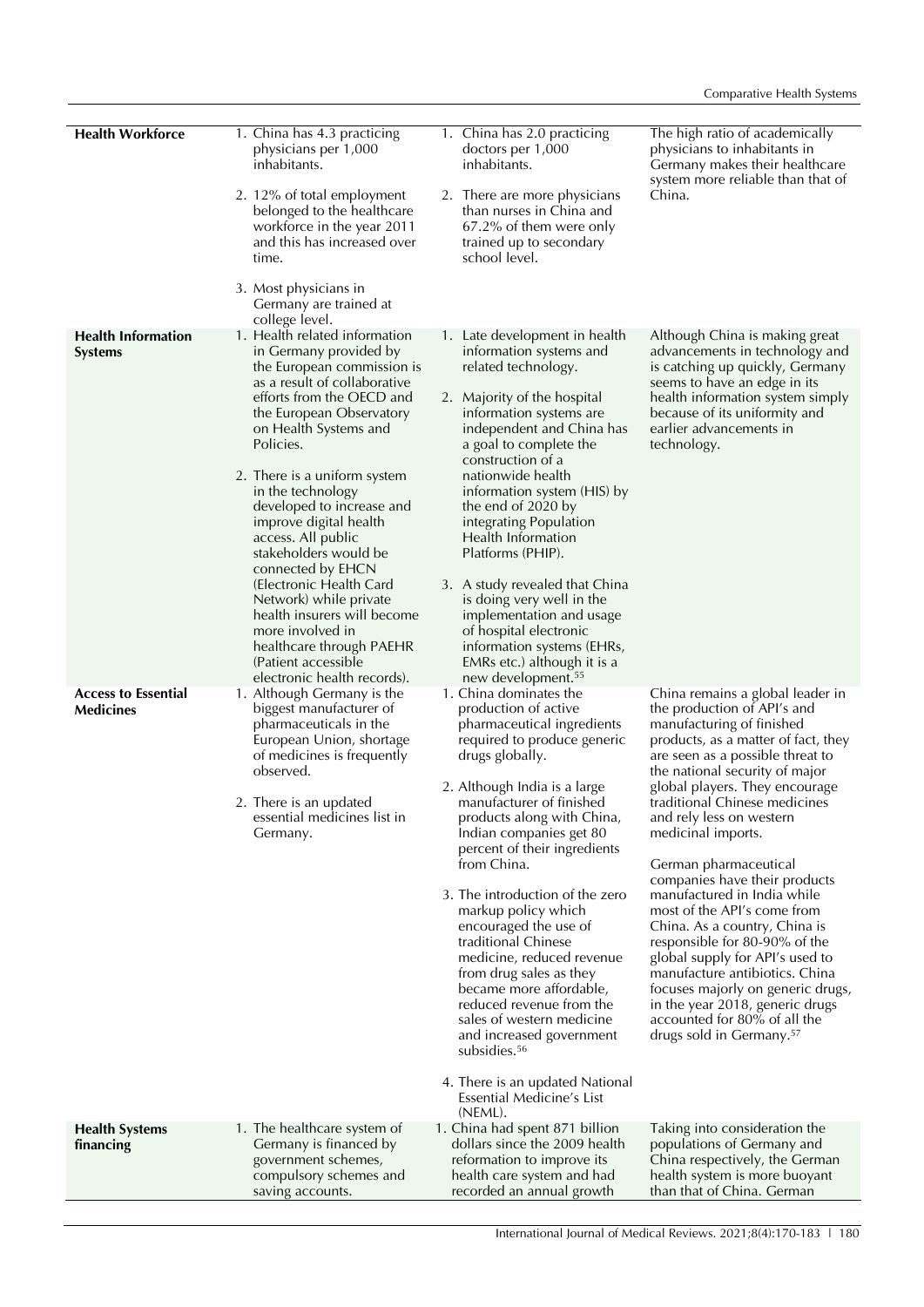|                       | Compulsory schemes<br>account for 78.1% of the<br>expenses.<br>2. The government spent<br>\$4842.31 per inhabitant in<br>the year 2017.<br>3. Germany's current<br>healthcare expenditure<br>accounts for 11.3% of its<br>GDP.                                                                                                                                                                                                                                                                                                                                                                                                                                                                                                                                                            | rate of 20% in medical input.<br>2. Health care expenditure by<br>the government increased<br>from 458.66 billion yuan in<br>the year 2000 to about 5.9<br>trillion yuan in the year 2018.<br>They spent approximately<br>\$597.6 per inhabitant in the<br>year 2018.<br>3. It is the second largest health<br>care market in the world.<br>4. It is estimated that by 2020,<br>China's healthcare spending<br>will account for 6.5-7% of its<br>total GDP.                                                                                                                                                                                                                                                                           | citizens benefit from the<br>universal health insurance system<br>and a lot more is spent in taking<br>care of them. Health reforms and<br>expenditure on the health<br>systems of both countries has<br>seen to an increase in life<br>expectancy, while the life<br>expectancy at birth for German<br>citizens is 81 that of China is 76.                                                                                                                                                                                                                                                                                                                                                        |
|-----------------------|-------------------------------------------------------------------------------------------------------------------------------------------------------------------------------------------------------------------------------------------------------------------------------------------------------------------------------------------------------------------------------------------------------------------------------------------------------------------------------------------------------------------------------------------------------------------------------------------------------------------------------------------------------------------------------------------------------------------------------------------------------------------------------------------|---------------------------------------------------------------------------------------------------------------------------------------------------------------------------------------------------------------------------------------------------------------------------------------------------------------------------------------------------------------------------------------------------------------------------------------------------------------------------------------------------------------------------------------------------------------------------------------------------------------------------------------------------------------------------------------------------------------------------------------|----------------------------------------------------------------------------------------------------------------------------------------------------------------------------------------------------------------------------------------------------------------------------------------------------------------------------------------------------------------------------------------------------------------------------------------------------------------------------------------------------------------------------------------------------------------------------------------------------------------------------------------------------------------------------------------------------|
| Leadership/Governance | 1. The Ministry of Health<br>(Bundesministerium fьr<br>Gesundheit) is responsible<br>for the drafting of bills,<br>ordinances and<br>administrative regulations.<br>The Ministry conducted a<br>major health care reform in<br>the year 2007. This reform<br>was aimed at improving the<br>quality and efficiency of the<br>health care system.<br>2. In the year 2019, Germany<br>committed 514 million<br>Euros until 2019 to rights-<br>based family planning and<br>reproductive health. In the<br>past decade, the German<br>government had introduced<br>a host of family policies to<br>tackle the demographic<br>deficit. E.g. Parents can<br>work part-time and still<br>receive child allowances,<br>paternity leave.<br>3. Policies for the procurement<br>of medicines exist. | 1. Ministry of Health was<br>dissolved in 2013 and many<br>of its functions were<br>absorbed into the National<br>Health and Family Planning<br>Commission (NHFPC). This<br>commission was dissolved<br>and replaced by the National<br>Health Commission (NHC) in<br>March 2018, and will focus<br>less on policies related to<br>government-set birth limits<br>and more on medical and<br>health system reforms to<br>serve China's aging society.<br>2. Strict family planning policies<br>exist. E.g. Two-child policy.<br>3. A country cooperative<br>strategy exists between China<br>and the WHO.<br>4. There is an updated National<br>Medicines Policy.<br>5. An ideal policy on the<br>procurement of medicines<br>exists. | The styles of leadership for both<br>countries differ; it is difficult to<br>state which is more preferable<br>because the policies, regulations<br>and methods of administration<br>for each country have its<br>disadvantages and advantages.<br>While China aims to curb its<br>overpopulation problem by<br>enacting its two-child policy,<br>Germans are encouraged to be<br>more productive because of the<br>increase in their ageing<br>population.<br>Both countries have experienced<br>tremendous growth and<br>improvement in their health<br>systems over the past decade and<br>performance is dependent on a<br>variety of factors such as<br>economic reforms and<br>demographics. |

#### **Conclusion**

It has been established that there are diverse key performance indicators that could highlight the performance of a health system. However, the performance of the health systems of each country was discussed under the building blocks recommended by the WHO. Obviously the health system of Germany surpassed that of China, and this could provide ideas for other developing countries that may want to emulate certain strategies implemented by the German government for its health system. It is also expected that policy makers would take note of flaws and strengths within each system and further research would be conducted, in order to discover ways of measuring and monitoring

performance as well as designing frameworks that would aid in the implementation of health reform policies.

#### **Conflict of Interest**

The author declare that they have no conflicts interest.

#### **References**

- 1. Maynard A, Bloor K. Health care reform: informing difficult choices. Int J Health Plann Manage. 1995;10(4):247-64. [doi:10.1002/hpm.4740100403](https://doi.org/10.1002/hpm.4740100403)
- 2. Collins C, Green A, Hunter D. Health sector reform and the interpretation of policy context. Health Policy. 1999;47(1):69- 83. [doi:10.1016/S0168-8510\(99\)00003-2](https://doi.org/10.1016/S0168-8510(99)00003-2)
- 3. DeRosario JM. Healthcare system performance indicators: a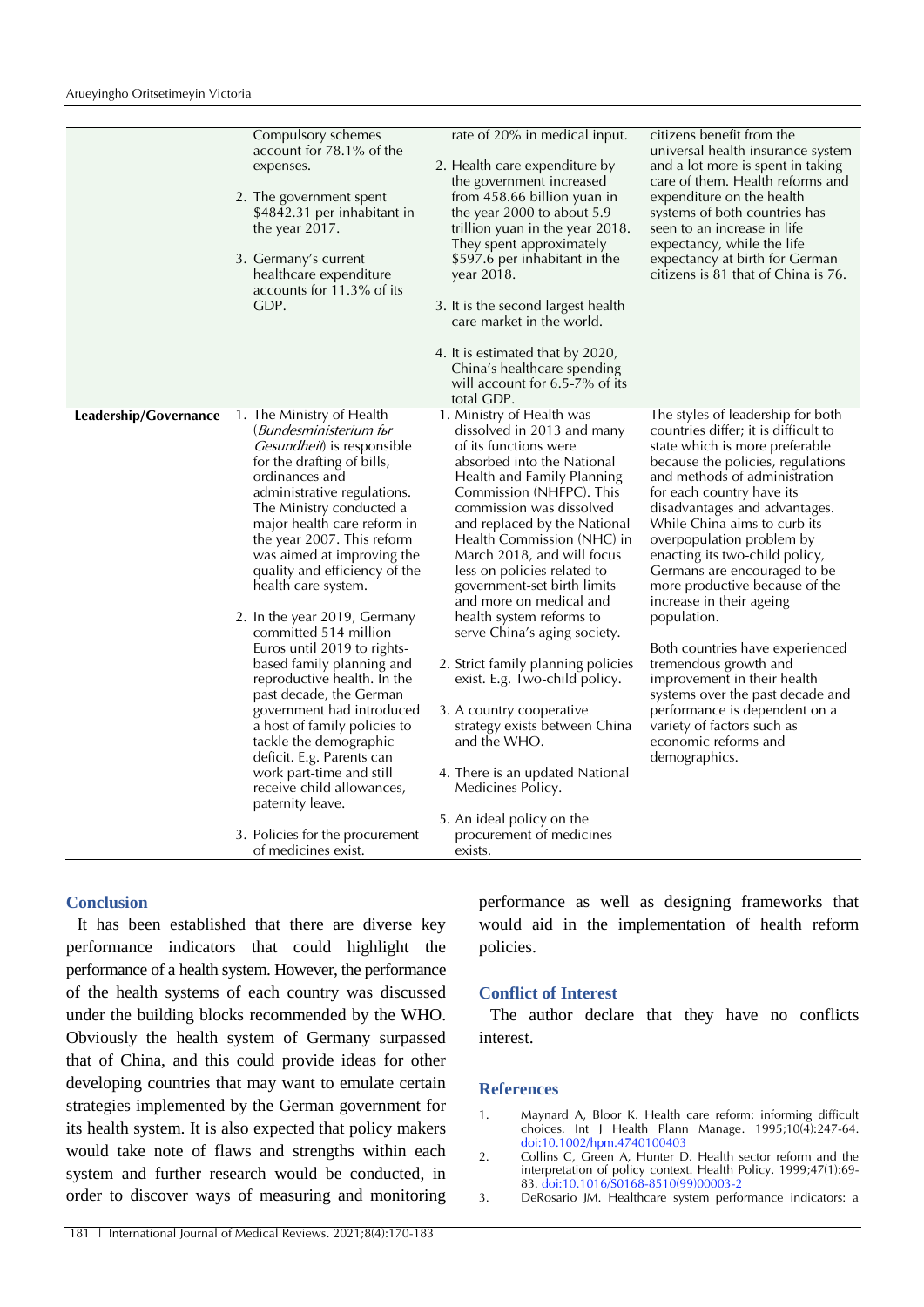new beginning for a reformed Canadian healthcare system. J Healthc Qual. 1999;21(1):37-41. [doi:10.1111/j.1945-1474.19](https://doi.org/10.1111/j.1945-1474.1999.tb00937.x) 99.tb00937.y

- 4. Matters CD, Sadana R, Salomon JA, Murray CJ. Estimates of DALE for 191 countries methods and results. Global Programme on Evidence for Health Policy Working Paper No. 16. World Health Organization, Geneva, Switzerland. 2000.
- 5. Investopedia. [Online].; 2019. Available from: [https://www/](https://www/%20investopedia.com/updates/top-developing-countries/)  [investopedia.com/updates/top-developing-countries/](https://www/%20investopedia.com/updates/top-developing-countries/)
- 6. Silver C. Investopedia. [Online].; 2020. Available from: <https://www.investopedia.com/insights/worlds-top-economies>
- 7. Mitchell D. Work and Live in China. [Online].; 2020. Available from[: https://www.workandliveinchina.com/is-china](https://www.workandliveinchina.com/is-china-developing-or-developed-country/)[developing-or-developed-country/](https://www.workandliveinchina.com/is-china-developing-or-developed-country/)
- 8. Moen J. World Atlas. [Online].; 2020. Available from: www. [worldatlas.com/webimage/countrys/europe/germany/deland.htm](http://www.worldatlas.com/webimage/countrys/europe/germany/deland.htm) 9. Worldometer. [Online].; 2020. Available from: [https://www/](https://www/%20worldometers.info/world-population/germany-population/)
- [worldometers.info/world-population/germany-population/](https://www/%20worldometers.info/world-population/germany-population/) 10. World Atlas. [Online].; 2020. Available from: https://www.
- worldatlas.com/articles/what-languages-are-spoken-ingermany.html
- 11. Expatrio. [Online].; 2020. Available from: https://www. expatrio.com/living-germany/facts-about-germany/germanpolitical-system
- 12. Legislative Council Secretariat. [Online].; 2015. Available from: [https://www.legco.gov.hk/research-publications/english](https://www.legco.gov.hk/research-publications/english%20/1415fsc05-political-system-of-germany-20150218-e.pdf)  [/1415fsc05-political-system-of-germany-20150218-e.pdf](https://www.legco.gov.hk/research-publications/english%20/1415fsc05-political-system-of-germany-20150218-e.pdf)
- 13. Reuter K. A federal constitutional body. In Reuter K. The Bundesrat and the federal system. Berlin: Bundesrat Public Relations, Germany; 2009. p. 4.
- 14. Reuter K. Advantages of the federal state system compared with the unitary state. In Reuter K. The Bundesrat and the federal system. Berlin; 2009. p. 7-9.
- 15. Altenstetter C. Insights from health care in Germany. Am J Public Health. 2003;93(1):38-44. [doi:10.2105/AJPH.93.1.38](https://doi.org/10.2105/AJPH.93.1.38)
- 16. Bengoa R, Boerma T, Diouf M-A. Beaglehole R, Irwin A, Prentice T, et al. Health Systems: principled integrated care. The World Health Report 2003 - Shaping the Future. Geneva: World Health Organization; 2003:103–27.
- 17. Euro.who. [Online].; 2020. Available from: www.euro.who. int/en/about-us/partners/observatory/about-us/missionstatement
- 18. Institute for Quality and Efficiency in Health Care (IQWiG). Health Care in Germany: The German Health Care System. [Accessed February 8, 2018].
- 19. World Health Organization. Monitoring the building blocks of health systems: a handbook of indicators and their measurement strategies. World Health Organization; 2010:4.
- 20. Tinker A. Health Catalyst. [Online].; 2018. Available from: [www.healthcatalyst.com/insights/top-7-healthcare-outcome-m](http://www.healthcatalyst.com/insights/top-7-healthcare-outcome-m%20easures)  [easures](http://www.healthcatalyst.com/insights/top-7-healthcare-outcome-m%20easures)
- 21. Brandeau ML, Sainfort F, Pierskalla WP. (eds) Health care delivery: current problems and future challenges. Oper Res Health Care. 2005;70:1-14. Springer, Boston, MA. doi:10.1 007/1-4020-8066-2\_1
- 22. Health at a Glance 2017: OECD Indicators. OECD Publishing, Paris. 2017.
- 23. Connolly K. The Guardian. [Online].; 2020. Available from: [www.google.com.tr/amp/s/amp.theguardian.com/world/2020/ap](http://www.google.com.tr/amp/s/amp.theguardian.com/world/2020/apr/14/germany-calls-on-migrant-medics-to-help-tackle-coronavirus) [r/14/germany-calls-on-migrant-medics-to-help-tackle-coronavirus](http://www.google.com.tr/amp/s/amp.theguardian.com/world/2020/apr/14/germany-calls-on-migrant-medics-to-help-tackle-coronavirus)
- 24. Nguyen MP, Mirzoev T, Le TM. Contribution of health workforce to health outcomes: empirical evidence from Vietnam. Hum Resour Health. 2016;14:68[. doi:10.1186/s12960-016-0165-0](https://doi.org/10.1186/s12960-016-0165-0)
- 25. Schulz E. Impact of Ageing on Curative Health Care Workforce: Country Report Germany. NEUJOBS working paper; 2013. Available from: http://hdl.handle.net/10419/128 [599](http://hdl.handle.net/10419/128%20599)
- 26. OECD. OECD.ORG. [Online].; 2020 [cited 2020 April 26].<br>27. Uropean Statistical System. [Online].; 2020. Available fr
- Uropean Statistical System. [Online].; 2020. Available from: <https://ec.europa.eu/eurostat/web/ess/germany/statistics>
- 28. Germany: Country Health Profile 2017. OECD/European Observatory on Health Systems and Policies. 2017:1-2.
- 29. Boston Health Care. [Online].; 2020. Available from: [https://www.bostonhealthcare.com/digital-health-expands-in](https://www.bostonhealthcare.com/digital-health-expands-in-germany/)[germany/](https://www.bostonhealthcare.com/digital-health-expands-in-germany/)
- 30. Miriam Blumel RB. The German Health Care System. [Online].; 2016. Available from: https://international.common wealthfund.org/countries/germany/
- 31. European Society for Medical Oncology. [Online].; 2019. Available from: [https://www.esmo.org/content/download/1973](https://www.esmo.org/content/download/1973%2012/3552896/file/%20http:/www.cost.eu/COST_Actions/ca/CA15105)  [12/3552896/file/%20http://www.cost.eu/COST\\_Actions/ca/CA](https://www.esmo.org/content/download/1973%2012/3552896/file/%20http:/www.cost.eu/COST_Actions/ca/CA15105) [15105](https://www.esmo.org/content/download/1973%2012/3552896/file/%20http:/www.cost.eu/COST_Actions/ca/CA15105)
- 32. Healthcare expenditure statistics. [Online].; 2020. Available from: [https://ec.europa.eu/eurostat/statistics-explained/index.ph](https://ec.europa.eu/eurostat/statistics-explained/index.ph%20p/Healthcare_expenditure_statistics#Healthcare_expenditure)  [p/Healthcare\\_expenditure\\_statistics#Healthcare\\_expenditure](https://ec.europa.eu/eurostat/statistics-explained/index.ph%20p/Healthcare_expenditure_statistics#Healthcare_expenditure)
- 33. Nienaber M. REUTERS. [Online].; 2020. Available from: [https://www.google.com.tr/amp/s/mobile.reuters.com/article/a](https://www.google.com.tr/amp/s/mobile.reuters.com/article/amp/idUSKBN21A2XU) [mp/idUSKBN21A2XU](https://www.google.com.tr/amp/s/mobile.reuters.com/article/amp/idUSKBN21A2XU)
- 34. World Health Organization. Monitoring the building blocks of health systems: a handbook of indicators and their measurement strategies. World Health Organization; 2010:86-90.
- 35. BBC. [Online].; 2020. Available from: [https://www.bbc.co.uk/](https://www.bbc.co.uk/%20bitesize/guides/zptxxnb)  [bitesize/guides/zptxxnb](https://www.bbc.co.uk/%20bitesize/guides/zptxxnb)
- 36. hina Internet Information Center. [Online].; 2020. Available from: [www.china.org.cn/english/Political/25060.htm](file:///C:/Users/Teknoloji/Desktop/publish/www.china.org.cn/english/Political/25060.htm)
- 37. Nordea. [Online].; 2020. Available from: www.nordeatrade. com/en/explore-new-market/china/political-context
- 38. Zhou Y, Guo Y, Liu Y. Health, income and poverty: Evidence from China's rural household survey. Int J Equity Health. 2020;19:36. [doi:10.1186/s12939-020-1121-0](https://doi.org/10.1186/s12939-020-1121-0)
- 39. Zhou X. Coronavirus: how health and politics have always been inextricably linked in China, 2020. Available from: <https://theconversation.com/coronavirus-how-health-and-politi> cs-have-always-been-inextricably-linked-in-china-130720
- 40. Zhou V. Inkstone news. [Online].; 2018. Available from: [https://www.inkstonenews.com/health/china-translated-does](https://www.inkstonenews.com/health/china-translated-does-china-have-universal-health-care/article/2167579)[china-have-universal-health-care/article/2167579](https://www.inkstonenews.com/health/china-translated-does-china-have-universal-health-care/article/2167579)
- 41. Fang H. commonwealth fund. [Online].; 2016. Available from: <https://international.commonwealthfund.org/countries/china/>
- 42. National Health and Family Planning Commission, 2015.<br>43. Meng Q, Li L, Eggleston K. Health service delivery in Ch
- Meng Q, Li L, Eggleston K. Health service delivery in China: A critical review. World Bank Working Paper. 2004.
- 44. BC News. [Online].; 2020. Available from: https://www.bbc. com/news/in-pictures-51280586
- 45. Anand S, Fan VY, Zhang J, Zhang L, Ke Y, Dong Z, et al. China's human resources for health: quantity, quality, and distribution. Lancet. 2008;372(9651):1774-81. [doi:10.1016/S0](https://doi.org/10.1016/S0140-6736(08)61363-X) [140-6736\(08\)61363-X](https://doi.org/10.1016/S0140-6736(08)61363-X)
- 46. Li Q, Chen F, Yang M, Lu L, Pan J, Li X, et al. The effect of China's national essential medicine policy on health expenses: evidence from a national study. Inquiry. 2018;55. [doi:10.11](https://doi.org/10.1177%2F0046958018787057) [77/0046958018787057](https://doi.org/10.1177%2F0046958018787057)
- 47. Chen W, Tang S, Sun J, Ross-Degnan D, Wagner AK. Availability and use of essential medicines in China: manufacturing, supply, and prescribing in Shandong and Gansu provinces. BMC Health Serv Res. 2010;10:211. [doi:10.](https://doi.org/10.1186/1472-6963-10-211) [1186/1472-6963-10-211](https://doi.org/10.1186/1472-6963-10-211)
- 48. Gladman L. Types of Information Systems Used in Healthcare Facilities. [Online].; 2018. Available from: [https://www.scott](https://www.scott-clark.com/blog/types-of-information-systems-used-in-healthcar%20e-facilities/)[clark.com/blog/types-of-information-systems-used-in-healthcar](https://www.scott-clark.com/blog/types-of-information-systems-used-in-healthcar%20e-facilities/)  [e-facilities/](https://www.scott-clark.com/blog/types-of-information-systems-used-in-healthcar%20e-facilities/)
- 49. SRHIN. [Online].; 2015. Available from: https://www.clinfow iki.org/wiki/index.php/SRHIN
- 50. Zhang H, Han BT, Tang Z. Constructing a nationwide interoperable health information system in China: The case study of Sichuan Province. Health Policy Technol. 2017;6(2): 142-51. [doi:10.1016/j.hlpt.2017.01.002](https://doi.org/10.1016/j.hlpt.2017.01.002)
- 51. World Health Organization. The six building blocks of a health system: aims and desirable attributes. Everybody's business- strengthening health systems to improve health outcomes: WHO's framework for action, 2007:3.
- 52. World Health Organization. Leadership and Governance. Everybody's business--strengthening health systems to improve health outcomes: WHO's framework for action, 2007:24.
- 53. World Health Organization. China-WHO country cooperation strategy 2016-2020.
- 54. Bloomberg. [Online].; 2020. Available from: https://www.bloo mberg.com/quicktake/china-s-two-child-policy
- 55. Owusu-Marfo J, Lulin Z, Antwi HA, Antwi MO. Electronic Health Records Adoption in China's Hospitals: A Narrative Review. Eur J Contemp Res. 2019;8(1):409-18.
- 56. Shi X, Zhu D, Man X, Wang W, Zhu K, Nicholas S, et al. "The biggest reform to China's health system": did the zero-markup drug policy achieve its goal at traditional Chinese medicines county hospitals?. Health Policy Plan. 2019;34(7):483-91. [doi:10.1093/heapol/czz053](https://doi.org/10.1093/heapol/czz053)